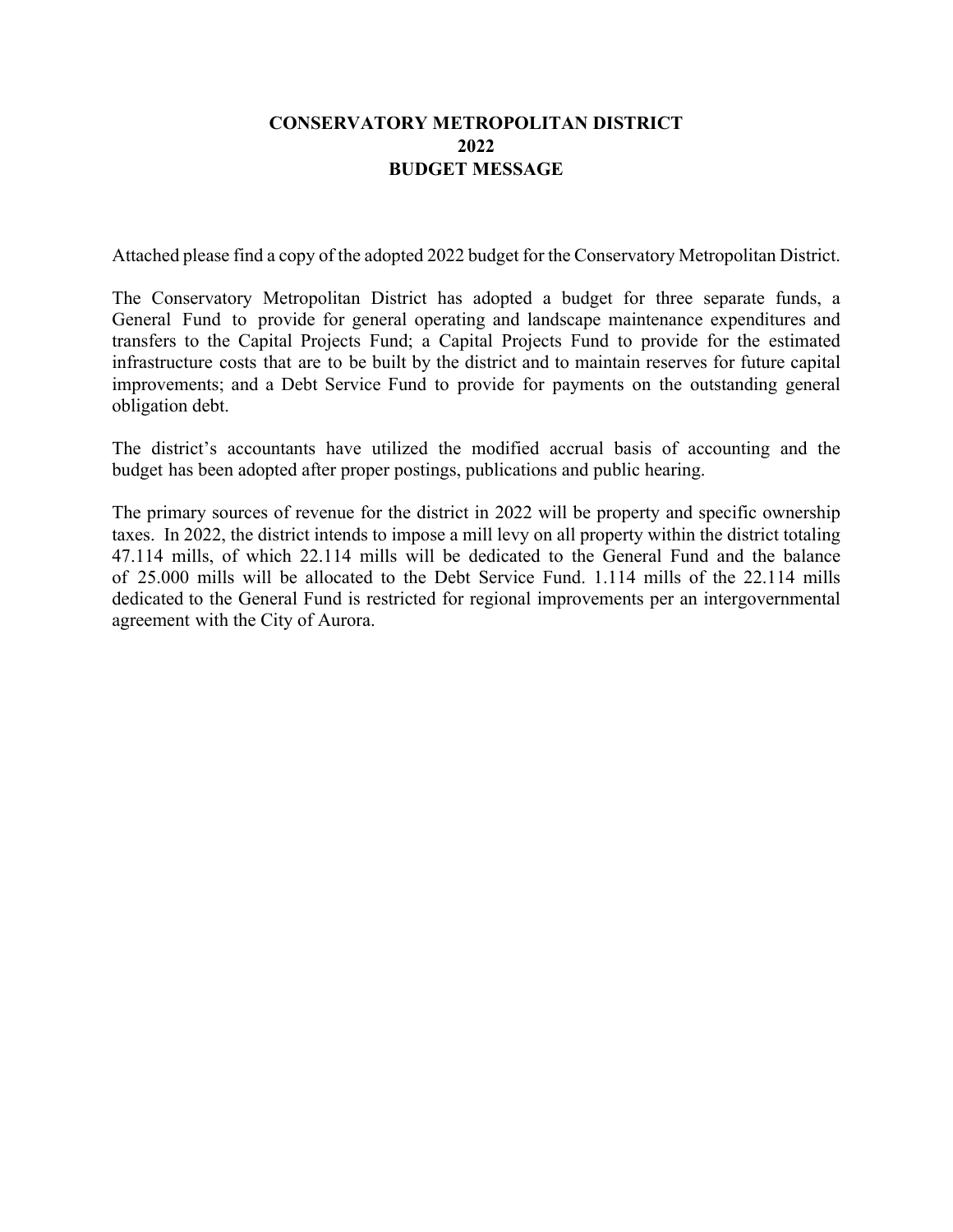## **Conservatory Metropolitan District Adopted Budget General Fund For the Year ended December 31, 2022**

|                                          | Adopted       |    |               |    |           |    | Adopted          |    |               |
|------------------------------------------|---------------|----|---------------|----|-----------|----|------------------|----|---------------|
|                                          | Actual        |    | <b>Budget</b> |    | Actual    |    | <b>Estimated</b> |    | <b>Budget</b> |
|                                          | 2020          |    | 2021          |    | 6/30/2021 |    | 2021             |    | 2022          |
|                                          |               |    |               |    |           |    |                  |    |               |
| <b>Beginning fund balance</b>            | \$<br>270,618 | \$ | 302,627       | \$ | 391,666   | \$ | 391,666          | \$ | 483,480       |
| Revenues:                                |               |    |               |    |           |    |                  |    |               |
| <b>Property taxes</b>                    | 986,886       |    | 1,000,359     |    | 990,904   |    | 1,000,359        |    | 1,034,302     |
| Specific ownership taxes                 | 69,942        |    | 70,034        |    | 34,225    |    | 68,450           |    | 72,409        |
| Other Income                             |               |    |               |    |           |    |                  |    |               |
| Landscape fees / late fees               | 3,144         |    |               |    |           |    |                  |    |               |
| Reimbursements                           | 8,830         |    |               |    | 280       |    | 280              |    |               |
| <b>Interest Income</b>                   | 450           |    | 200           |    | 190       |    | 250              |    | 300           |
| <b>Total revenues</b>                    | 1,069,252     |    | 1,070,593     |    | 1,025,599 |    | 1,069,339        |    | 1,107,011     |
| <b>Total funds available</b>             | 1,339,870     |    | 1,373,220     |    | 1,417,265 |    | 1,461,005        |    | 1,590,491     |
| <b>Expenditures:</b>                     |               |    |               |    |           |    |                  |    |               |
| Accounting                               | 21,171        |    | 20,000        |    | 9,317     |    | 20,000           |    | 20,000        |
| ARI Mill levy (net of fees)              | 47,120        |    | 53,165        |    | 45,684    |    | 53,165           |    | 54,969        |
| Audit                                    | 6,439         |    | 7,500         |    | 6,474     |    | 6,474            |    | 7,800         |
| <b>Capital Asset Maintenance</b>         | 11,010        |    | 15,000        |    | 18,766    |    | 20,000           |    | 20,000        |
| <b>Clubhouse - Meeting Location</b>      | 800           |    | 800           |    |           |    |                  |    |               |
| <b>Director fees</b>                     | 3,400         |    | 4,000         |    |           |    | 4,000            |    | 4,000         |
| District Management - landscape          |               |    | 8,000         |    | 6,168     |    | 8,000            |    | 30,000        |
| <b>District Manager</b>                  | 48,676        |    | 70,000        |    | 19,525    |    | 55,000           |    | 70,000        |
| <b>Election expense</b>                  | 47,997        |    |               |    |           |    |                  |    | 55,000        |
| Insurance                                | 16,706        |    | 18,000        |    | 15,381    |    | 15,381           |    | 19,000        |
| Landscape - Project Mgmt                 | 8,877         |    | 8,000         |    |           |    |                  |    |               |
| Landscape - Irr Maint                    | 30,600        |    | 35,000        |    | 13,234    |    | 25,000           |    | 35,000        |
| Landscape- Irr Rotor replacement         |               |    |               |    |           |    |                  |    | 50,000        |
| Landscape - Tree replacement             | 29,632        |    | 54,000        |    | 46,762    |    | 54,000           |    | 60,000        |
| <b>Landscape Projects</b>                | 52,416        |    | 65,500        |    | 7,654     |    | 65,500           |    | 143,500       |
| Landscaping maintenance                  | 107,134       |    | 130,000       |    | 55,230    |    | 120,000          |    | 120,000       |
| Legal                                    | 32,401        |    | 58,000        |    | 11,809    |    | 30,000           |    | 55,000        |
| Legal - lien work                        | 557           |    |               |    |           |    |                  |    |               |
| Mail kiosk cleaning                      | 1,200         |    | 1,500         |    | 600       |    | 1,500            |    | 1,500         |
| <b>Miscellaneous</b>                     | 1,993         |    | 5,000         |    | 1,265     |    | 3,000            |    | 5,000         |
| <b>Natural Surface Trail maintenance</b> |               |    | 5,000         |    |           |    | 5,000            |    | 5,000         |
| <b>0&amp;M Repairs and maintenance</b>   | 5,747         |    | 15,000        |    | 1,230     |    | 10,000           |    | 15,000        |
| Pest control                             | 700           |    | 1,000         |    |           |    | 1,000            |    | 1,000         |
| Pet Waste                                | 6,359         |    | 4,000         |    | 1,790     |    | 4,000            |    | 4,500         |
| Pond maintenance                         | 5,065         |    | 15,000        |    |           |    | 15,000           |    | 100,000       |
| <b>Public art maintenance</b>            |               |    | 1,000         |    |           |    |                  |    | 1,000         |
| <b>Reserve Study</b>                     |               |    |               |    |           |    |                  |    | 7,500         |
| Snow removal                             | 9,413         |    | 30,000        |    | 12,313    |    | 20,000           |    | 25,000        |
| <b>Transfer to Capital Fund</b>          | 240,000       |    | 240,000       |    |           |    | 240,000          |    | 150,000       |
| <b>Treasurer fees</b>                    | 14,810        |    | 15,005        |    | 14,866    |    | 15,005           |    | 15,515        |
| Uninsured accident replacement           | 1,842         |    | 5,000         |    |           |    | 5,000            |    | 5,000         |
| <b>Water &amp; Electric</b>              | 188,503       |    | 180,000       |    | 6,584     |    | 180,000          |    | 180,000       |
| <b>Website Maint</b>                     | 7,636         |    | 1,500         |    |           |    | 1,500            |    | 2,000         |
| Contingency                              |               |    | 275,138       |    |           |    |                  |    | 295,006       |
| Emergency reserve (3%)                   |               |    | 32,112        |    |           |    |                  |    | 33,201        |
|                                          |               |    |               |    |           |    |                  |    |               |
| <b>Total expenditures</b>                | 948,204       |    | 1,373,220     |    | 294,652   |    | 977,525          |    | 1,590,491     |
| <b>Ending fund balance</b>               | 391,666       |    |               | \$ | 1,122,613 | \$ | 483,480          | \$ |               |
| <b>Assessed valuation</b>                |               | \$ | 45,236,448    |    |           |    |                  | \$ | 46,771,357    |
| Mill Levy - Operations                   |               |    | 21.000        |    |           |    |                  |    | 21.000        |
| Mill Levy - ARI                          |               |    | 1.114         |    |           |    |                  |    | 1.114         |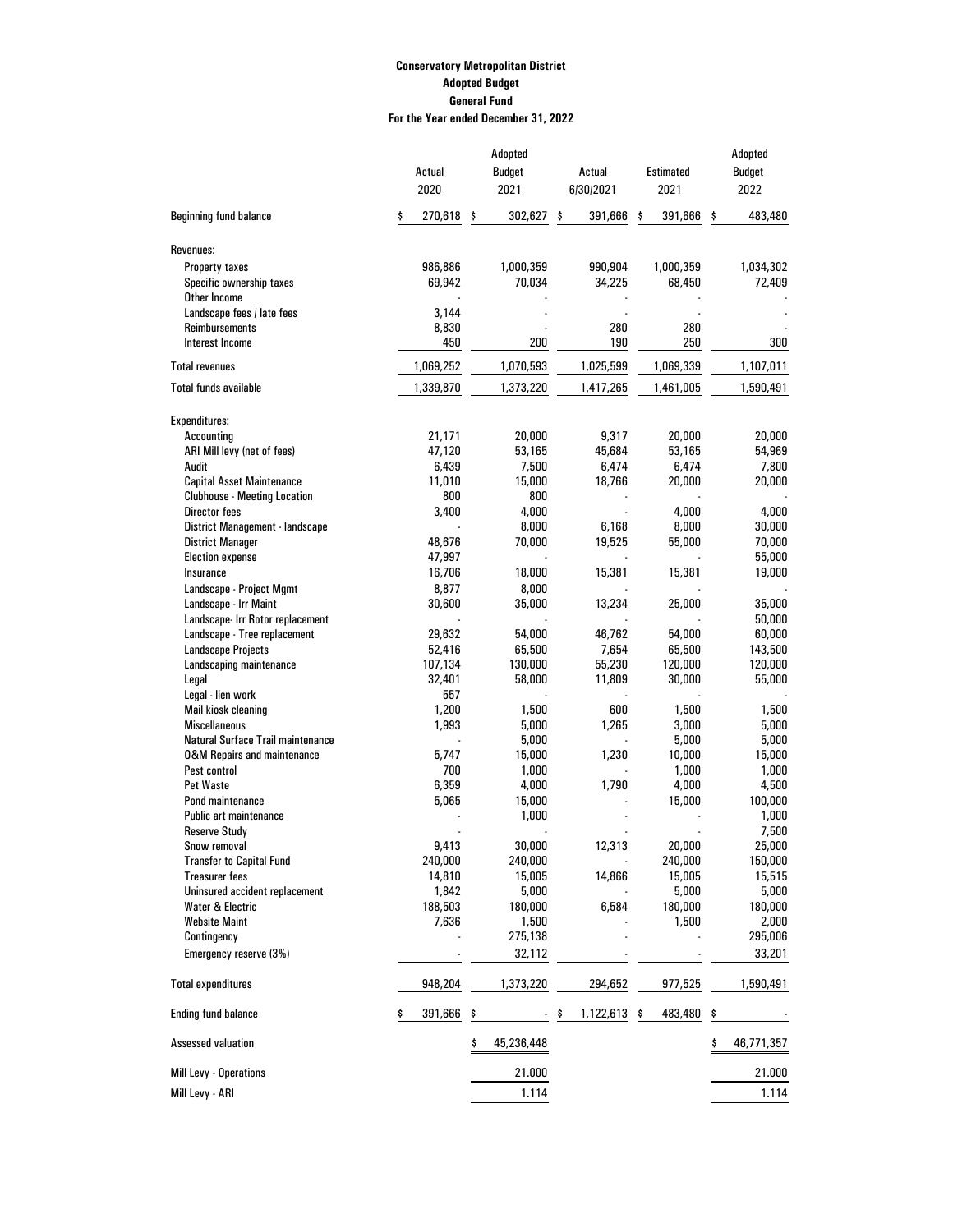## **Conservatory Metropolitan District Adopted Budget Debt Fund For the Year ended December 31, 2022**

|                                   |                      | Adopted          |                                   |                  | Adopted          |
|-----------------------------------|----------------------|------------------|-----------------------------------|------------------|------------------|
|                                   | Actual               | <b>Budget</b>    | Actual                            | <b>Estimated</b> | <b>Budget</b>    |
|                                   | 2020                 | 2021             | 6/30/2021                         | 2021             | 2022             |
| <b>Beginning fund balance</b>     | \$<br>892,150        | \$<br>1,186,305  | \$<br>1,187,868                   | \$<br>1,187,868  | \$<br>1,249,237  |
| Revenues:                         |                      |                  |                                   |                  |                  |
| Property taxes                    | 1,338,817            | 1,130,911        | 1,120,223                         | 1,130,911        | 1,169,284        |
| Specific ownership taxes          | 94,883               | 79,164           | 38,692                            | 77,384           | 81,849           |
| Interest income                   | 13,722               | 20,000           | 859                               | 1,000            | 1,000            |
| <b>Total revenues</b>             | 1,447,422            | 1,230,075        | 1,159,774                         | 1,209,295        | 1,252,133        |
| <b>Total funds available</b>      | 2,339,572            | 2,416,380        | 2,347,642                         | 2,397,163        | 2,501,370        |
| Expenditures:                     |                      |                  |                                   |                  |                  |
| Interest expense Series 2017      | 723,113              | 710,963          | 355,481                           | 710,962          | 694,363          |
| <b>Bond principal Series 2017</b> | 405,000              | 415,000          |                                   | 415,000          | 430,000          |
| <b>Treasurer's fees</b>           | 20,091               | 16,964           | 16,806                            | 16,964           | 17,539           |
| Trustee / paying agent fees       | 3,500                | 5,000            |                                   | 5,000            | 5,000            |
| <b>Total expenditures</b>         | 1,151,704            | 1,147,927        | 372,287                           | 1,147,926        | 1,146,902        |
| <b>Ending fund balance</b>        | \$<br>1,187,868      | \$<br>1,268,453  | \$<br>1,975,355                   | \$1,249,237      | \$<br>1,354,468  |
| <b>Reserve Fund requirement</b>   | \$<br>$\blacksquare$ | \$               | \$<br>$\mathcal{L}_{\mathcal{A}}$ | \$               | \$               |
| <b>Assessed valuation</b>         |                      | \$<br>45,236,448 |                                   |                  | \$<br>46,771,357 |
| Mill Levy                         |                      | 25.000           |                                   |                  | 25.000           |
| <b>Total Mill Levy</b>            |                      | 47.114           |                                   |                  | 47.114           |